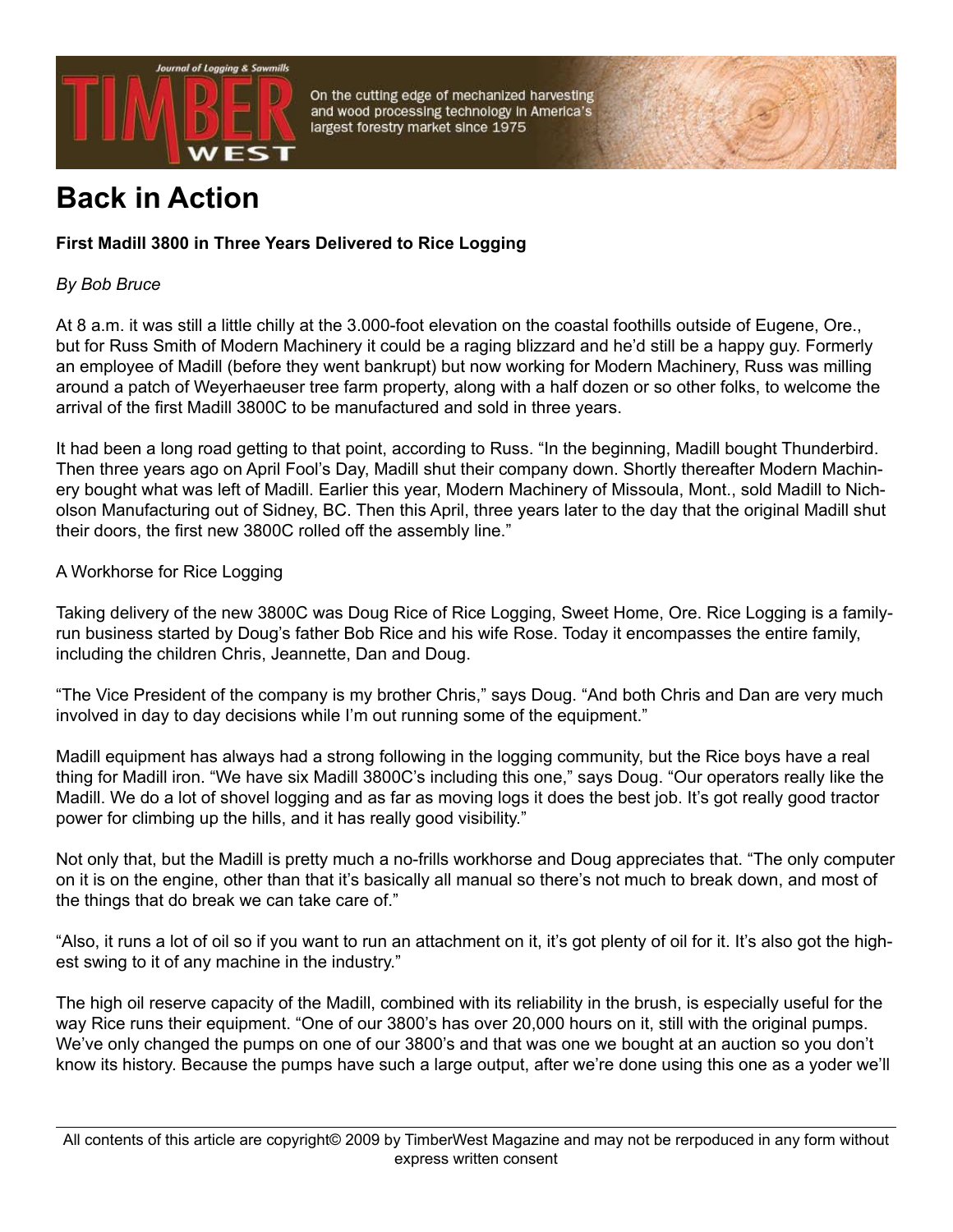

On the cutting edge of mechanized harvesting and wood processing technology in America's largest forestry market since 1975

take off the grapple and put on a processor."

When it comes to processors, Doug's favorite iron to team up with his Madills is a Waratah. "So far we've been running Waratah dangle heads on our Madills so we'll probably stick with a 624 because of the weight."

#### **Keeping it Alive**

Of course there wouldn't be a brand new 3800C for the guys to marvel at if Modern Machinery hadn't stepped up to the plate a few years ago and purchased Madill's assets rather than let the company fade away into nothingness. Lamont Cantrell, VP of Sales for Modern Machinery remembers those discussions, and, it was really just a matter of wanting to look out for their customers.

"Being a distributor in a part of North America that has a large logging economy, and with Madill being a very respected name and the fact that we had so many customers who already owned Madill equipment, we saw an opportunity to enhance our relationship with our customers," he says. "Also, we felt that the Madill still had a future but it had just been a victim of the economy."

So Modern Machinery didn't just buy the existing inventory of repair parts, for example. They purchased the whole shooting match: the name, inventory, engineering drawing, intellectual property, etc. They even kept all of the key Madill employees on board.

Today Modern Machinery is a distributor, not a manufacturer, and Lamont is clear that there were never really any serious plans for Modern to suddenly enter the manufacturing business. "The market was so bad at the time we purchased Madill that we wouldn't have wanted to bring the product back into manufacturing anyway. Our initial goals were to support the existing base and then maybe when the market got better or an opportunity came along, we would think about how we might bring it back."

#### **Bringing it to Life**

While a number of equipment manufacturers approached Modern with proposals to build the Madill line under license, the company with the most sensible plan was Nicholson who wanted to buy the company from Modern and bring the product line back into full manufacturing.

Nicholson has been around since 1948 and is a respected manufacturer of debarking equipment used worldwide in the logging industry. It also happens that they are located in Sidney, BC — not all that far from the Madill facilities in Nanaimo, also on Vancouver Island.

Ron Hait is the North American Capital Sales Manager for Nicholson. He was also present at the delivery and unveiling of the new 3800C and as he sees it adding loaders and bunchers to their line of debarkers makes a lot of sense.

"They're all just different parts of the forest products industry," he says. "Both require heavy manufacturing and that's what we do. It gives us the opportunity to put more gear through our manufacturing facility."

"We saw some real value in bring the brand back. Madill was a strong brand, it worked, and they made great